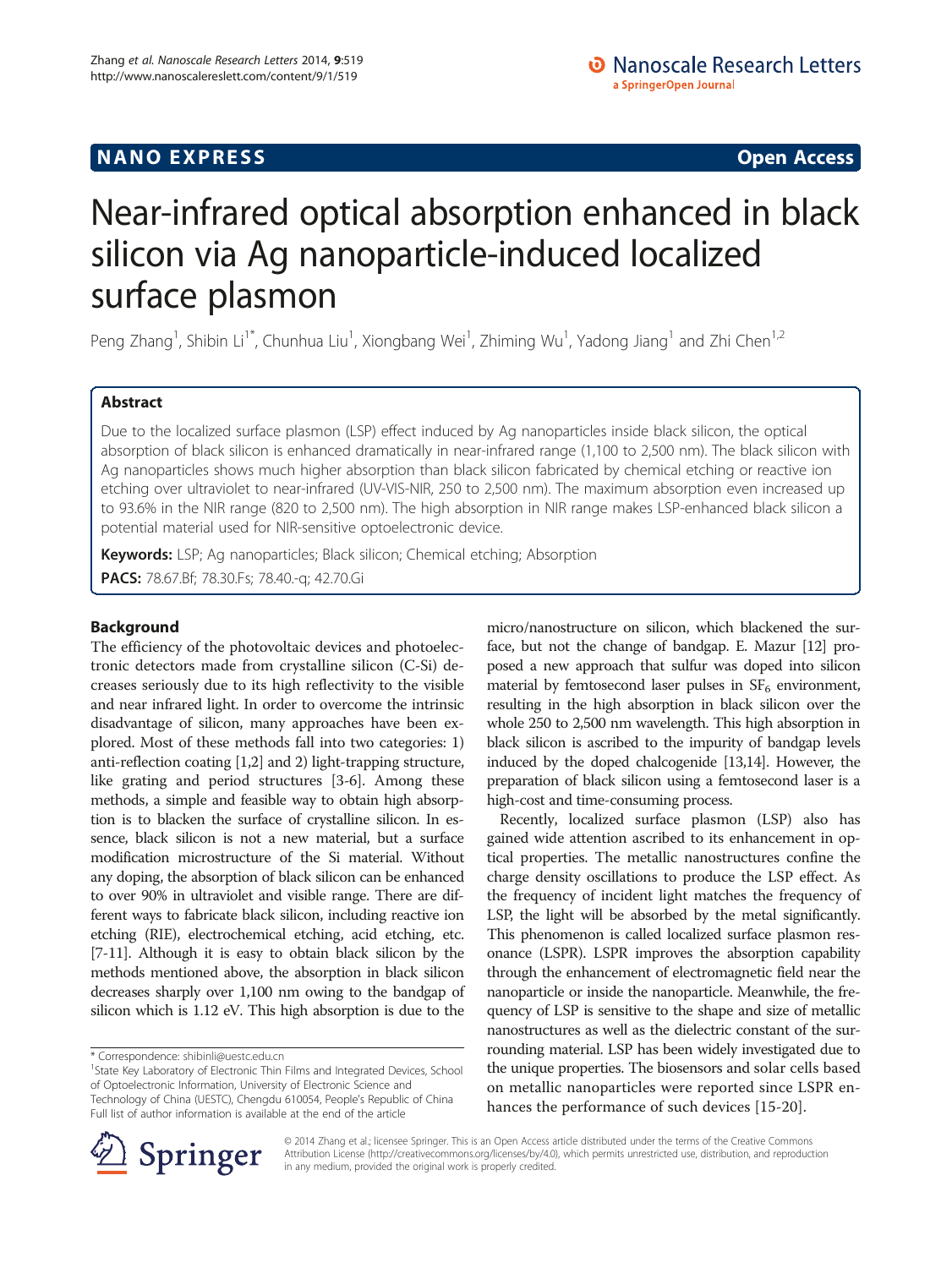<span id="page-1-0"></span>In this paper, we report a unique, efficient, and easy method to use LSP to enhance the absorption of black silicon in NIR. Due to the LSP effect, the black silicon with Ag nanoparticles indicates high absorption and low reflectivity in UV-Vis-NIR (250 to 2,500 nm) wavelength.

## Methods

The Ag thin film (10 nm) used in this work was deposited on silicon by thermal evaporation after the silicon substrate was cleaned by the RCA procedure. The post annealing was performed by rapid thermal processing at different temperatures (300°C, 400°C, 500°C, 700°C) for 3 min in nitrogen. All samples were etched in etchant acid solution  $(H<sub>2</sub>O<sub>2</sub>/H<sub>2</sub>O/HF/C<sub>2</sub>H<sub>5</sub>OH = 20:8:4:8$  volume ratio; concentrations of  $H_2O_2$  and HF are 30% and 40%, respectively) for 8 min at 35°C. A silicon sample without Ag nanoparticle on its surface was etched by an etchant containing HAuCl<sub>4</sub> for 8 min at 35°C, and all samples were kept in ethanol. The surface morphology was characterized by field emission scanning electronic microscopy (SEM); the optical properties were measured using a UV-Vis-NIR spectrophotometer equipped with an integrating sphere detector.

## Results and discussion

Figure 1 shows the Ag spherical nanoparticles on silicon surface produced by rapid thermal processing-induced stress. The Ag nanoparticles are much of a size under

the same annealing temperature. The size of nanoparticles increases from 10.88 nm to 42.03 nm with the increase of annealing temperature, indicating higher annealing temperature produced larger particles. The space between two particles also depends on the annealing temperature. The result from the SEM images shows wider space between two nanoparticles as the annealing temperature increases.

The samples were etched by an etchant and contained HF and  $H_2O_2$  after the annealing treatment. Lots of bubbles escaped from the surface once the samples were immersed in the etchant. During the etching process, the surface of the sample changed from a flat, light gray mirror finish, to a visibly matte black or dark gray surface. Meanwhile, the color of the etching solution changed from transparent to light purple.

As shown in Figure [2,](#page-2-0) the nanopores formed on silicon film causes the black surface of silicon. The size of nanopores depends on the size of Ag nanoparticles. In the same annealing time, the size of nanoparticles produced from RTP process increases with the annealing temperature. The Ag nanoparticle forms the primary cell with Si in contact area when the substrates are immersed in the etchant, where the Ag nanoparticle acts as cathode to reduce  $H<sub>2</sub>O<sub>2</sub>$ . Si under the noble metal is oxidized by some charge transfer between Ag nanoparticles. The silicon oxides are dissolved by HF and nanopores are produced; more details

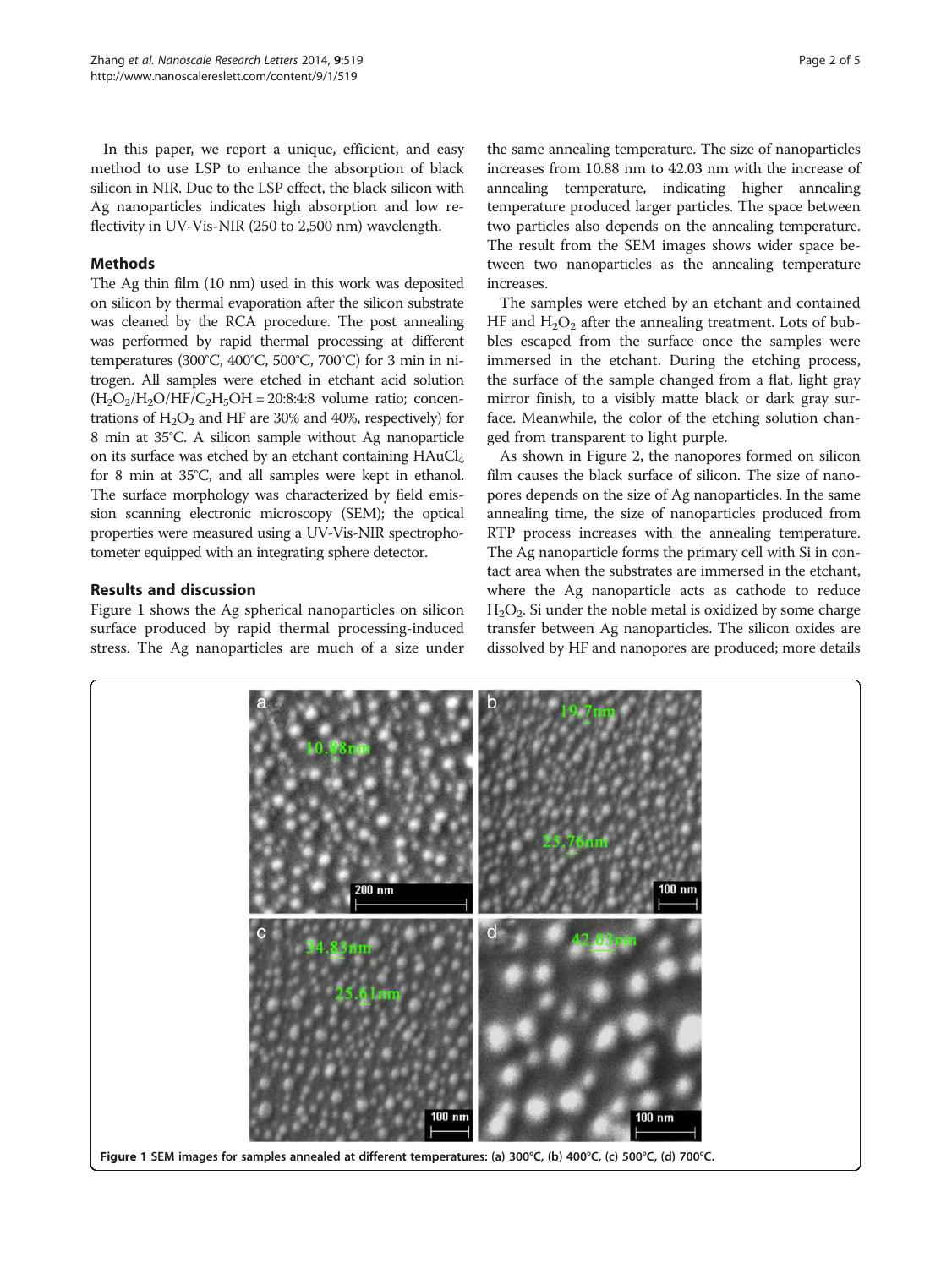<span id="page-2-0"></span>

can be found elsewhere [[21,22\]](#page-4-0). Si covered by metal nanoparticles dissolves faster than the regions without nanoparticles according to the primary cell principle, resulting in nanopores on the surface [\[23\]](#page-4-0). The Ag nanoparticles sink into the bottom of the nanopores in black silicon.

The optical properties of the samples are evaluated by measuring the infrared absorptance through a UV-Vis-NIR spectrophotometer equipped with an integrating sphere detector. The diffuse and specular reflectance  $(R)$ and transmittance  $(T)$  are measured with a 2 nm step length in the wavelength range of 200 to 2,500 nm to determine the absorptance  $(A = 1 - R - T)$ . Figure 3 displays the reflectivity and absorption curves of samples annealed at different temperatures.

As shown in Figure 3a, the reflection is obviously suppressed owing to the rough surface produced by Ag nanoparticle-induced chemical etching. The reflection of C-Si is much higher than that of black silicon. For the Ag nanoparticle-embedded black silicon, the size of nanoparticles differ with varying annealing temperature. The difference in reflectivity and absorption is ascribed to the different sizes of Ag nanoparticles and nanostructures. The sample annealed at 700°C indicates the highest reflectivity ascribed to the large-sized nanoparticles produced by the highest annealing temperature used in this work [\[24\]](#page-4-0). The average absorption of all Ag nanoparticleinduced black silicon is high, up to 91.8% in the range of 250 to 2,500 nm.

Figure [4](#page-3-0) shows the absorption curve of black silicon, Ag-embedded black silicon as well as crystalline silicon. The absorption range of Ag-embedded black silicon is obviously extended from UV to NIR wavelength. The additional absorption to wavelength over 1,100 nm can be attributed to the LSP in Ag nanoparticles.

After chemical etching, Ag particles are distributed in black silicon unevenly, and the particles can be approximately regarded as surrounded by silicon material. According to the MIE theory and modified Drude model, the frequency of surface plasmon resonance of a single isolate particle is described as follows:

$$
\omega_{\rm sp}^2 = \frac{\omega_p^2}{1+\varepsilon_1^b+2\varepsilon_m} - \left(\frac{1}{r_0} + \frac{V_f}{d}A\right)^2 \approx \frac{\omega_p^2}{1+\varepsilon_1^b+2\varepsilon_m} - \left(\frac{V_f}{L} + \frac{V_f}{d}A\right)^2 \quad \ \ (1)
$$

where  $\omega_p = (n_e e^2 / \epsilon_0 m)^{\frac{1}{2}}$  is the free electron plasma frequency (for Ag,  $\omega_p = 1.37036 \times 10^{16}$  rad/s).  $\varepsilon_m$  is the dielectric function of Si.  $\varepsilon_1$  is the real part of the dielectric function of the Ag nanoparticles.  $\epsilon^b$  represents the impact of electron interband transition on the dielectric function.  $V_f$  is the Fermi velocity  $(1.4 \times 10^6 \text{ m/s}$  for Ag), L is the mean free path of the electron in bulk material,  $d$  is the radius of nanoparticles [[25](#page-4-0)-[27\]](#page-4-0). For most metals at room temperature, the plasma frequency is usually in the visible and UV regions, approximately from 3 to 20 eV. For Ag particles  $(5 \text{ nm} < d < 50 \text{ nm})$  in vacuum, the frequency of plasmon resonance approximately

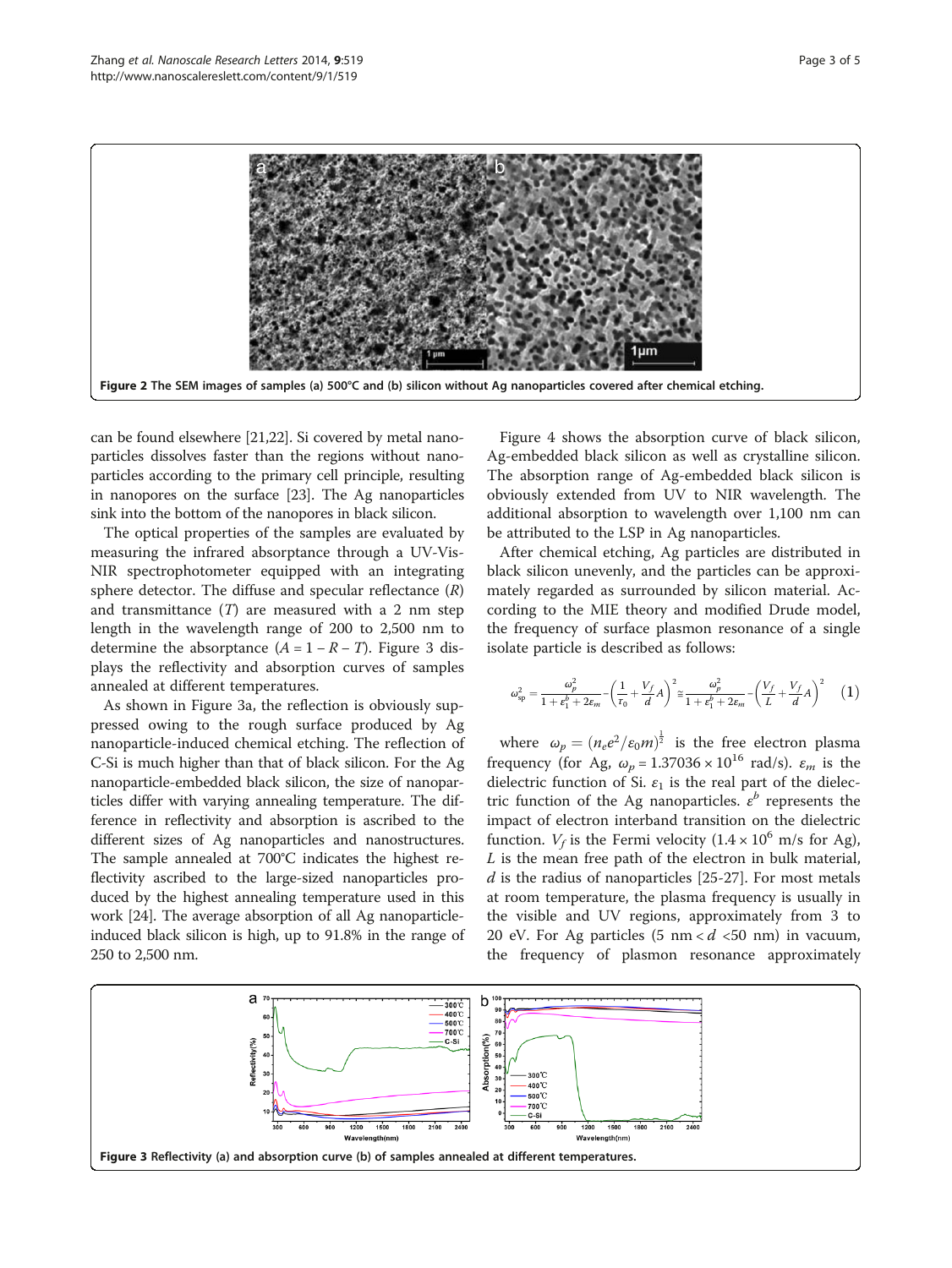<span id="page-3-0"></span>

corresponds to 350 nm [[28](#page-4-0),[29](#page-4-0)]. When  $\varepsilon_m$  or refract index  $(\varepsilon_m = n_m^2)$  increases, the frequency of plasmon resonance could be shifted to NIR [\[30,31\]](#page-4-0).

Furthermore, as shown in Figure [1,](#page-1-0) particles are close to each other, the interparticle distance is less than a radius of particles, and this situation remains roughly the same after etching [[21](#page-4-0)], which means interaction between particles cannot be ignored [[32](#page-4-0)]. Considering the interaction between particles, the resonance frequency of particle  $i$  can be explained as follows:

$$
\omega_i = \sqrt{\omega_{\text{sp},i}^2 - \frac{\omega_p}{4\pi\varepsilon_m} \sum_{i \neq j} \frac{V_j \left(3\cos\theta_{i,j} - 1\right)}{d_{i,j}^3}}
$$
(2)

where  $\omega_{\text{sp},i}$  is the resonance frequency of particle *i* without considering interparticle interaction,  $\theta$  is the angle between the incident polarization and the axis connecting two particles. V represents the volume of the particle. The second part of the equation describes the interaction between particles. This clearly shows that interaction between particles could reduce the resonance frequency and result in the additional red shift of the plasmon resonance frequency [\[33\]](#page-4-0).

As a result, frequency of plasmon resonance in Ag nanoparticles shifts to NIR, mainly because of the interaction between particle size, high refractive index surrounding the material, and interparticle coupling. Besides, the refractive index of black silicon is the gradient [[8\]](#page-4-0) and the Ag nanoparticles are unevenly distributed, which means the plasmon-enhanced absorption peak in NIR can be the superposition of many different peaks. As the incident wavelength increases, the decay rate of the free electrons of the dielectric constant of the silver increases, shortening the life of the plasma and broadening the plasma resonance band [[34](#page-4-0)]. These peaks would overlap with each other. Therefore, the high absorption (over 90%) in NIR range presented in this work is ascribed to the enhancement of LSP induced by nanoparticles embedded into the surface of black silicon. It is different from the high absorption induced by the impurity of the bandgap level in black silicon attributed to chalcogenide doping by the femtosecond laser process [\[12,13,35-37](#page-4-0)].

#### Conclusion

In this paper, instead of chalcogenide-doped black silicon prepared using a femtosecond laser, we report a black silicon with Ag nanoparticles embedded showing high absorption from UV to NIR (250 to 2,500 nm) owing to the enhancement induced by LSP. The LSP-enhanced absorption is high, up to 93.6%, and the average is 91.8% over the 250 to 2,500 nm. The LSP-enhanced black silicon provides an alternative approach to producing high absorption in NIR range through a simple and cheap method.

#### Competing interests

The authors declare that they have no competing interests.

#### Authors' contributions

PZ carried out the experiments and drafted the manuscript. SL and CL participated in the design of the experiments and revised the manuscript. XW, ZW, YJ, and ZC participated in the experimental design and coordination. All authors read and approved the final manuscript.

#### Acknowledgements

This work was partially supported by the National Science Foundation of China via Grant Nos. 61204098, 61371046, 61421002, and 61101030, the National Higher Education Institution General Research and Development Funding under Grant No ZYGX2013J063, and the China Postdoctoral Science Foundation under Grant No. 2014 M552330.

#### Author details

<sup>1</sup>State Key Laboratory of Electronic Thin Films and Integrated Devices, School of Optoelectronic Information, University of Electronic Science and Technology of China (UESTC), Chengdu 610054, People's Republic of China.